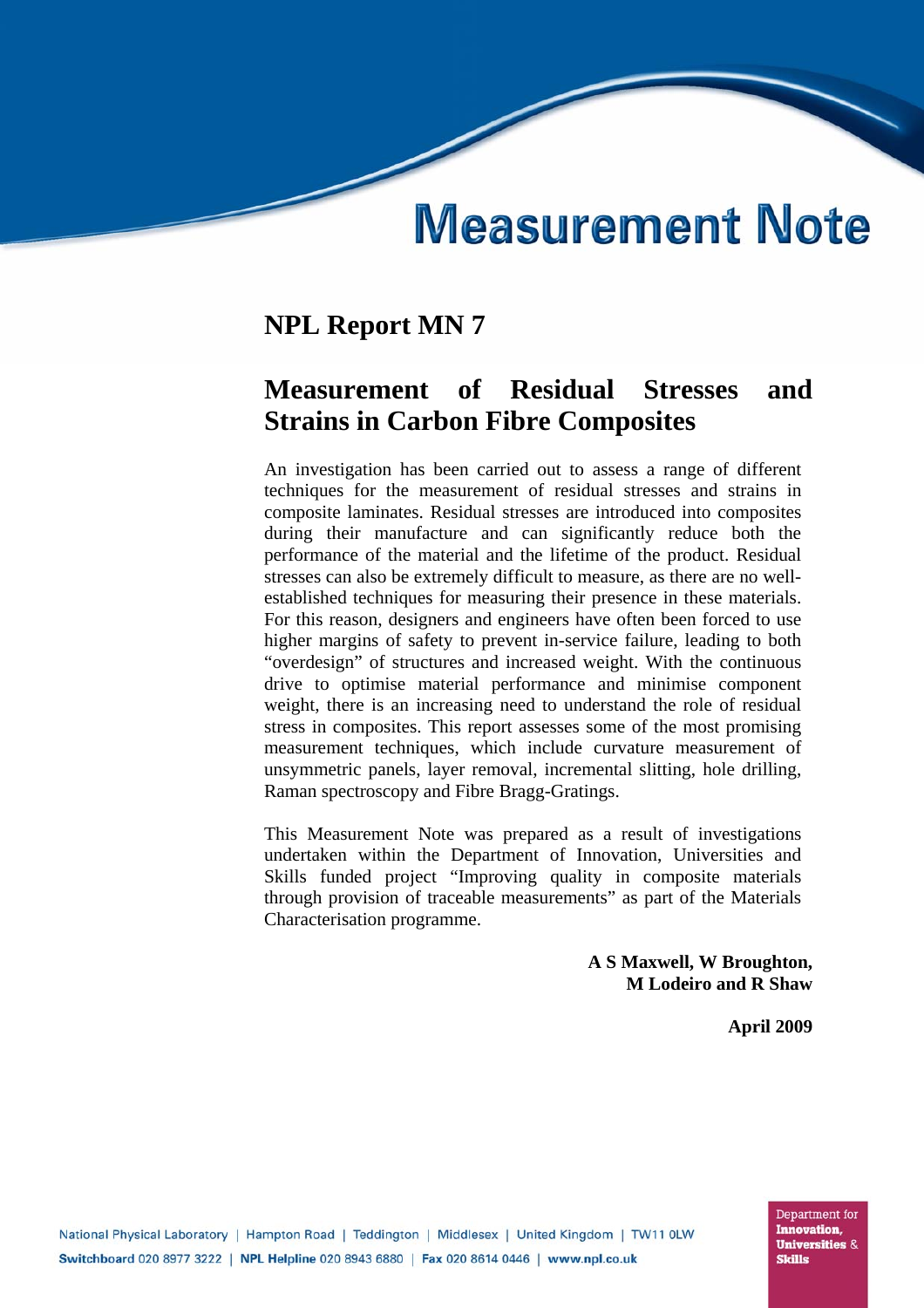© Crown Copyright 2009 Reproduced with the permission of the Controller of HMSO and the Queen's printer for Scotland ISSN 1754-3002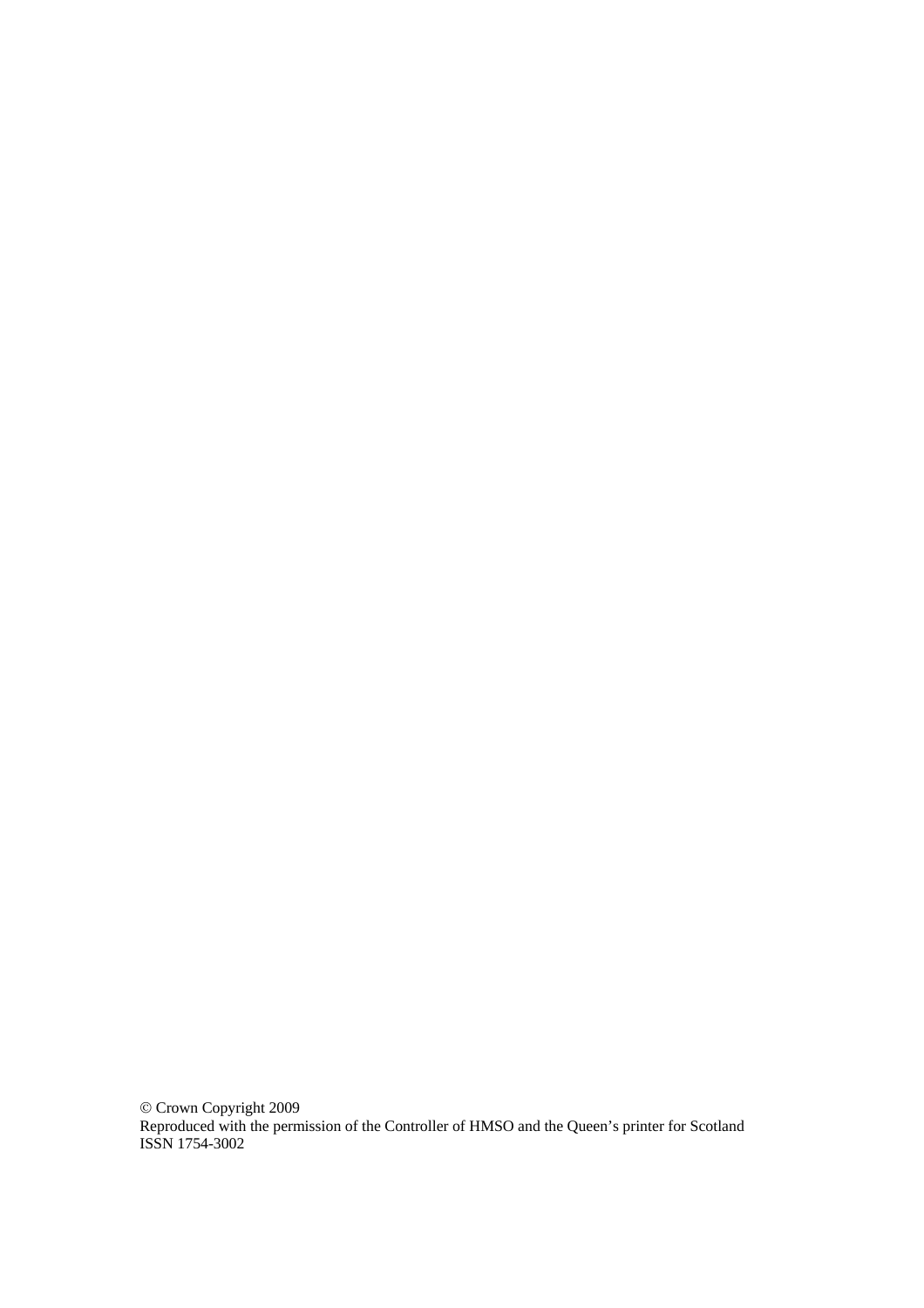# **1 INTRODUCTION**

Residual stresses are tensile or compressive stresses that exist in materials without an external load being applied to the component. Their presence in a composite can have a significant influence on both its mechanical properties and resistance to internal damage. For polymer composites in particular, residual stresses introduced during fabrication are one of the most significant problems associated with the processing of these materials. Residual stresses can affect the stress-strain behaviour as well as degrading the strength resulting in cracking, delamination and lower fatigue and fracture toughness performance. Residual stresses also impact post-manufacture warpage or 'spring back', which can lead to difficulties in subsequent component assembly.

During the curing process, a composite is subjected to high temperatures and pressures causing the matrix to liquefy, flow, gel and then solidify. The onset of gelation is the key point at which load is transferred between the matrix and the reinforcing fibres. The fact that gelation marks the onset of induced stresses is crucial for understanding theoretical approaches, as these require a 'stress-free' temperature [1]. The chemical and thermal shrinkage in thermoset resin matrices is opposed by the reinforcing fibres. This subjects the fibres to mechanical stresses and results in lower chemical and thermal shrinkage deformations parallel, as compared to transverse, to the reinforcing fibres [1-3]. These generate residual stresses at the microscale level even in purely unidirectional material [2]. Similarly, at the macroscale, residual stresses at ply level are induced in multidirectional laminates due to the anisotropic characteristics of the ply [1-2]. Residual stresses can also originate from interactions between the mould and laminate where CTE differences create high stresses at the tool surface on cooling. These are gradually redistributed to the outer plies leaving the upper surface of a cured laminate free of stresses and reaching a maximum value near the surface in contact with the mould [1].

Due to the difficulty of assessing residual stresses, designers and engineers are often unable to determine their magnitude, forcing them into using higher safety margins, which can significant increase the weight of the structure. With the continuous drive to optimise material performance and minimise component weight, there is an increasing need to understand the role of residual stress in composites.

A wide range of different techniques for the measurement of residual stress in composites has been proposed. A number of these techniques have been examined and a summary of the results obtained is presented in this Measurement Note. Techniques considered include curvature of unsymmetric panels, layer removal, incremental slitting, hole drilling, Raman spectroscopy and Fibre Bragg-gratings.

# **2 MEASUREMENT TECHNIQUES**

# 2.1 CURVATURE OF UNSYMMETRIC PANELS

One of the simplest and most commonly used methods of determining the build-up of residual stresses in a composite material is through the measurement of curvature in an unbalanced composite laminate [4-7]. As each ply in a composite laminate cools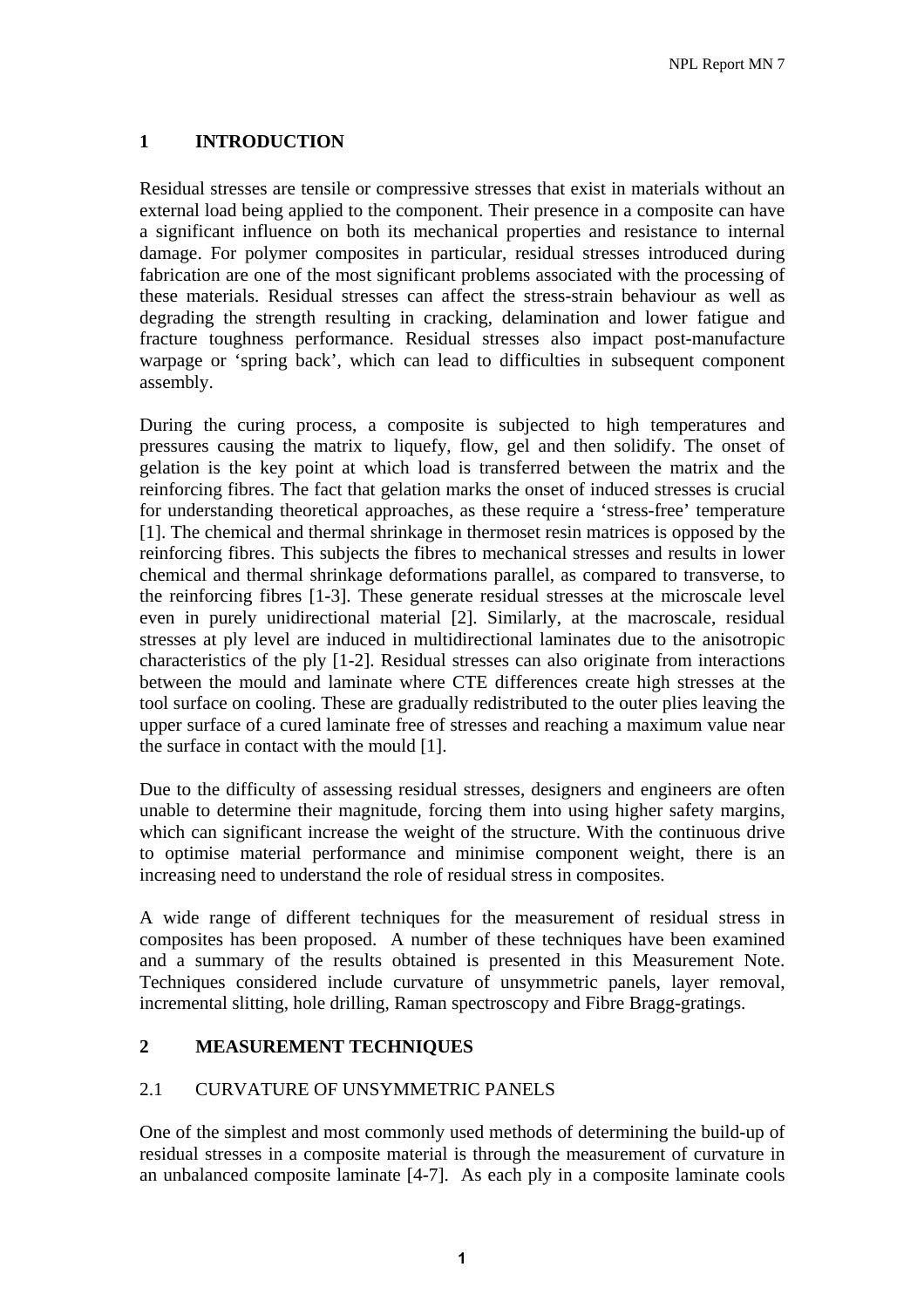down after cure it attempts to contract, primarily in the transverse direction of the fibres. If the composite is built-up of a symmetric series of cross-plies, the adjacent plies will constrain each other resulting in a build-up of residual stress. In an unbalanced cross-ply laminate this contraction is not constrained, thus resulting in curvature of the panel (Figure 1). By measuring the curvature that occurs in an unbalanced laminate it is possible to determine the macroscopic residual stress within the laminate. The radius of curvature,  $\rho_c$ , can be determined from the height,  $h$ , and the length,  $L$ , of the strip (Figure 1), according to the following formula [7]:

$$
h^2 - 2h\rho_c + \rho_c^2 \sin^2\left(\frac{L}{\rho_c}\right) = 0
$$
 (1)



*Figure 1 Determination of curvature for an unbalanced laminate* 

The residual stresses that would exist in a symmetrical (balanced) composite laminate can be calculated using classical laminate analysis from the deformation that is observed in the unbalanced laminate. Knowledge of the longitudinal and transverse moduli  $E_{11}$  and  $E_{22}$ , and the radius of curvature  $\rho_c$  at the test temperature are required to determine the residual stresses  $\sigma_r$  using the following equation [7]:

$$
\sigma_r = \frac{E_{11}E_{22}h}{\rho_c(E_{11}h + E_{22}k)} \left[ \frac{b+d}{2} + \frac{E_{11}b^3 + E_{22}d^3}{6(b+d)} \left( \frac{1}{E_{11}b} + \frac{1}{E_{22}d} \right) \right]
$$
(2)

Where, the thickness of the longitudinal and transverse plies in the unbalanced laminate are denoted by *b* and *d*, respectively while *h* and *k* are the corresponding ply thicknesses in the symmetrical lay-up.

A series of tests were conducted on unbalanced  $[0/90]$  and  $[0/90]$  SE 84LV carbon fibre-reinforced epoxy panels (300 mm x 300 mm) to determine the residual stress build-up during cooling from cure temperature (120°C), the resultant residual stress at room temperature and stress relaxation following laminate manufacture. The thickness of the individual plies was 0.32 mm; Gurit supplied the carbon/epoxy prepreg. The panels were cured in accordance with the manufacturer's specifications. Deformation (panel height, *h*) measurements following cure and cooling to room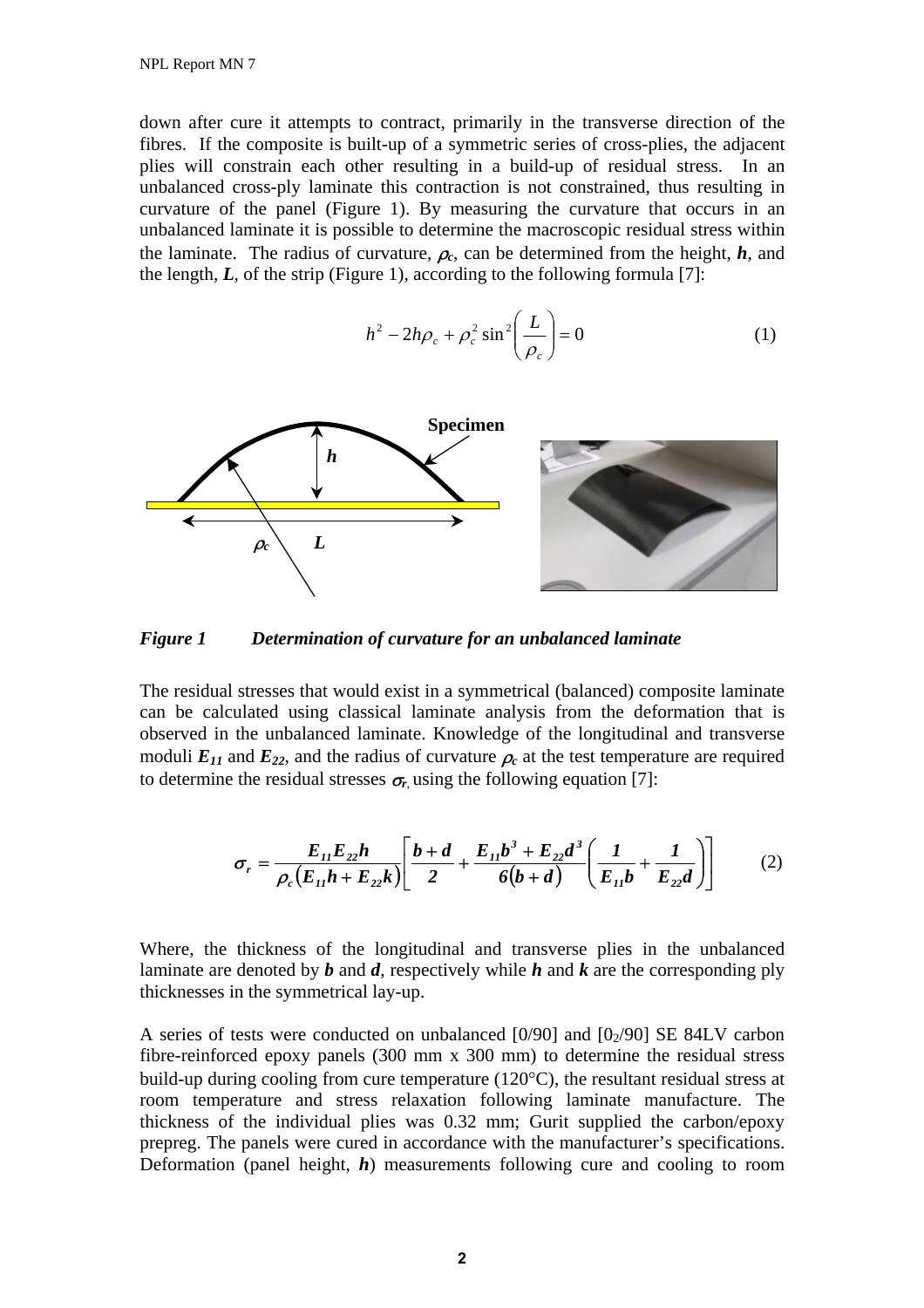temperature were measured using a MEL MIKROELEKTRONIK GmBH laser distance sensor M3L/50 (laser 670 nm, red visible), which has a spatial resolution of 0.05 mm. The laser was scanned across each panel at its mid-section at a step rate of 9 mm/sec. Panel height was recorded at 1.5 mm step intervals. Panel deformation was measured routinely each hour for approximately 1 month. To determine the build-up of residual stress with temperature that occurs within the laminate during cooling, the composite panels were heated in an air-circulating oven to 120 °C at a ramp rate of 3°C/min and then allowed to cool down to room temperature. A Temposonics linear variable displacement transducer with a resolution of 0.02 mm was used to measure the panel height at the specimen mid-section. Sample temperature (within  $\pm 2^{\circ}$ C) was recorded via a thermocouple positioned close to the sample and recorded on a Pico TC-08 thermocouple logger.

The measured and predicted residual stresses of the [0/90] laminate immediately following panel manufacture were 29.4 MPa and 28.7 MPa, respectively. The corresponding measured and predicted residual stresses for the  $[0/90<sub>2</sub>]$  laminate were 49.6 MPa and 53.5 MPa. The onset of stress relaxation was immediate on cooling the panels to room temperature (see Figure 2). After 1 month, following panel manufacture, the residual stresses for  $[0/90]$  and  $[0/90<sub>2</sub>]$  laminates, had fallen by 28% and 58% to 20.2 MPa and 38.7 MPa, respectively.



#### **Laminate Deformation Stress Relaxation**

# *Figure 2 Residual Stress Relaxation for [0/90] SE 84LV CFRP Laminate*

Residual stress was observed to build-up linearly with temperature as the laminate was cooled down from the cure temperature. For the [0/90] laminate, the build-up in residual stress with temperature was ∼0.34 MPa/°C. The shape of the deformed laminates resembles a saddle (non-cylindrical), indicative of anticlastic bending. Each panel can assume one of two possible shapes when cooling, which are interchangeable by a snap-through moment. It is possible to manually manipulate the panel to take on either shape. The curvature was different for the two shapes. Curvature depends on the mechanical and thermal loads applied to upper and lower laminates surfaces during processing. Although the laminates are relatively thin, a residual stress gradient will be imprinted on the laminate due to differences in temperature and mechanical forces present at the upper and lower surfaces of the laminate during processing.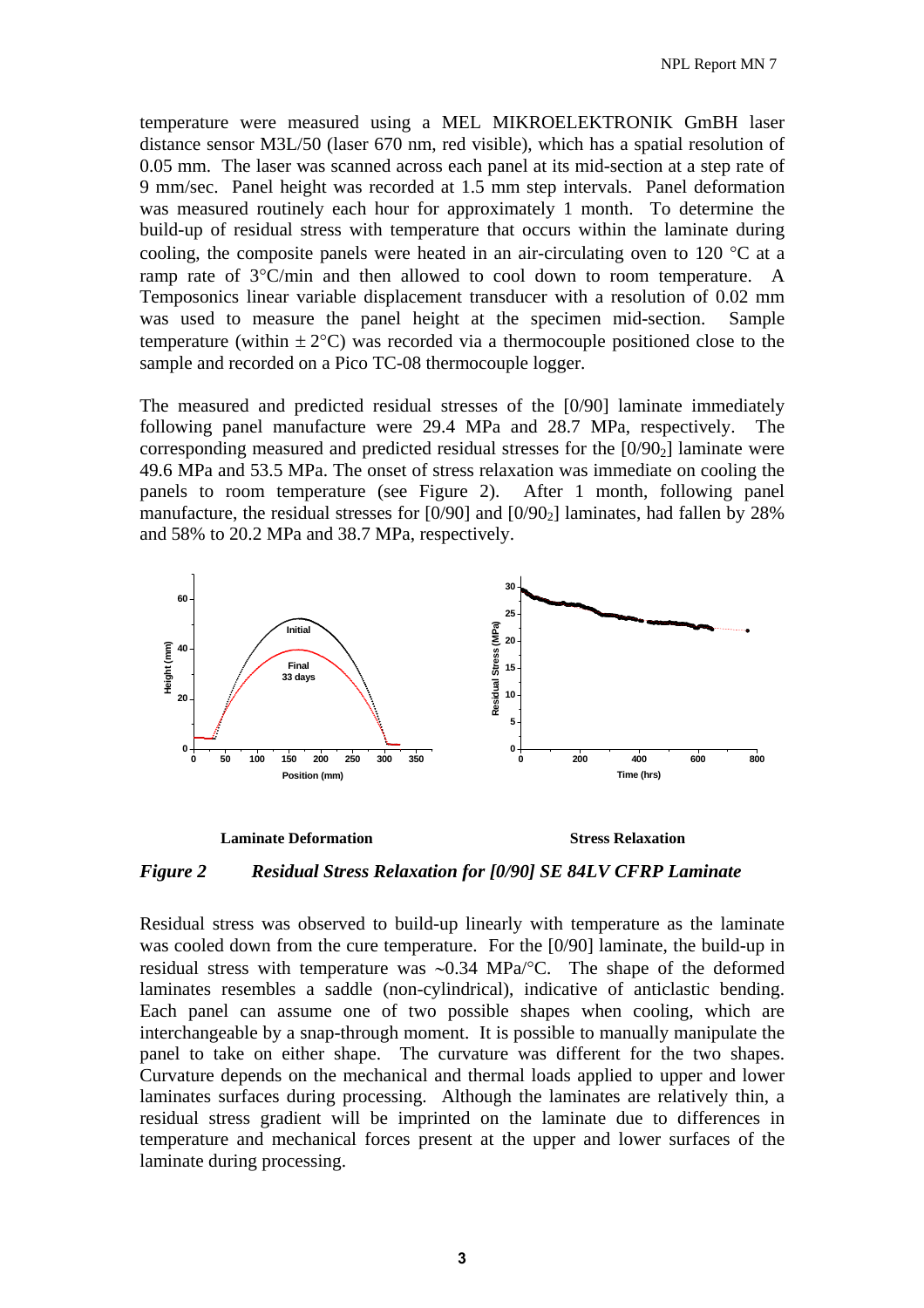# 2.2 LAYER REMOVAL

The layer-removal technique [8] is a relatively simple technique for the measurement of residual stresses in plates, which involves measuring the curvature of specimens following the progressive removal of thin layers from the surface. In response to removal of a layer the sample restores equilibrium by warping to a shape, which closely resembles a circular arc. The measured curvature as a function of the depth removed can be used to calculate the stress distribution through the thickness of the sample prior to layer removal. The generalised relationship relating the bending moments  $M_x$  to the residual stresses  $\sigma_{\rm r}$ , is given by the following expression [9], the co-ordinates of which are given in Figure 3.



*Figure 3 Co-ordinate system used in layer removal analysis [9]* 

$$
\sigma_x(z_1) = \frac{2}{z_0 + z_1} \frac{dM_x(z_1)}{dz_1} + \frac{2M_x(z_1)}{(z_0 + z_1)^2} - 4 \int_{z_1}^{z_0} \frac{M_x(z)}{(z_0 + z)^3} dz \tag{3}
$$

where  $z_0$  is half thickness, and  $z_1$  is the thickness from the original centreline to the removed surface.

The general stress-curvature relationship for an isotropic material is given by [10]:

$$
\sigma_x(z_1) = \frac{-E}{6(1-\nu^2)} \left[ (z_0 + z_1)^2 \left\{ \frac{d\rho_x(z_1)}{dz_1} + \frac{\nu d\rho_y(z_1)}{dz_1} \right\} + 4(z_0 + z_1) \times \left[ (\mathcal{A}) \left\{ \rho_x(z_1) + \nu \rho_y(z_1) \right\} - 2 \int_{z_0}^{z_1} \left\{ \rho_x(z) + \nu \rho_y(z) \right\} dz \right] \right]
$$
(4)

*E* is modulus and *v* is Poisson's ratio, and  $\rho_x$  and  $\rho_y$  represent the curvature in the *x* and *y* direction, respectively. The above equation assumes that the elastic properties remain constant throughout the material. In fact, for orthotropic materials such as a composite laminate the elastic properties may vary through the laminate thickness but this can be calculated.

A series of trials were conducted using the layer removal method to determine the through-thickness residual stress distribution in symmetric  $[0<sub>2</sub>/90<sub>2</sub>]$  and  $[0<sub>2</sub>/90<sub>2</sub>/0<sub>2</sub>/90<sub>2</sub>]$ <sub>s</sub> SE 84LV carbon/epoxy specimens. The nominal thickness for the two laminates was 2.56 mm and 5.12 mm, respectively. The specimens were 80 mm long and 10 mm wide. Tests consisted of removal of 0.1 mm thick layers at a time and then measuring the resultant height of the arc at the specimen mid-length. Arc height was measured using a shadow graph (0.01 mm resolution). The elastic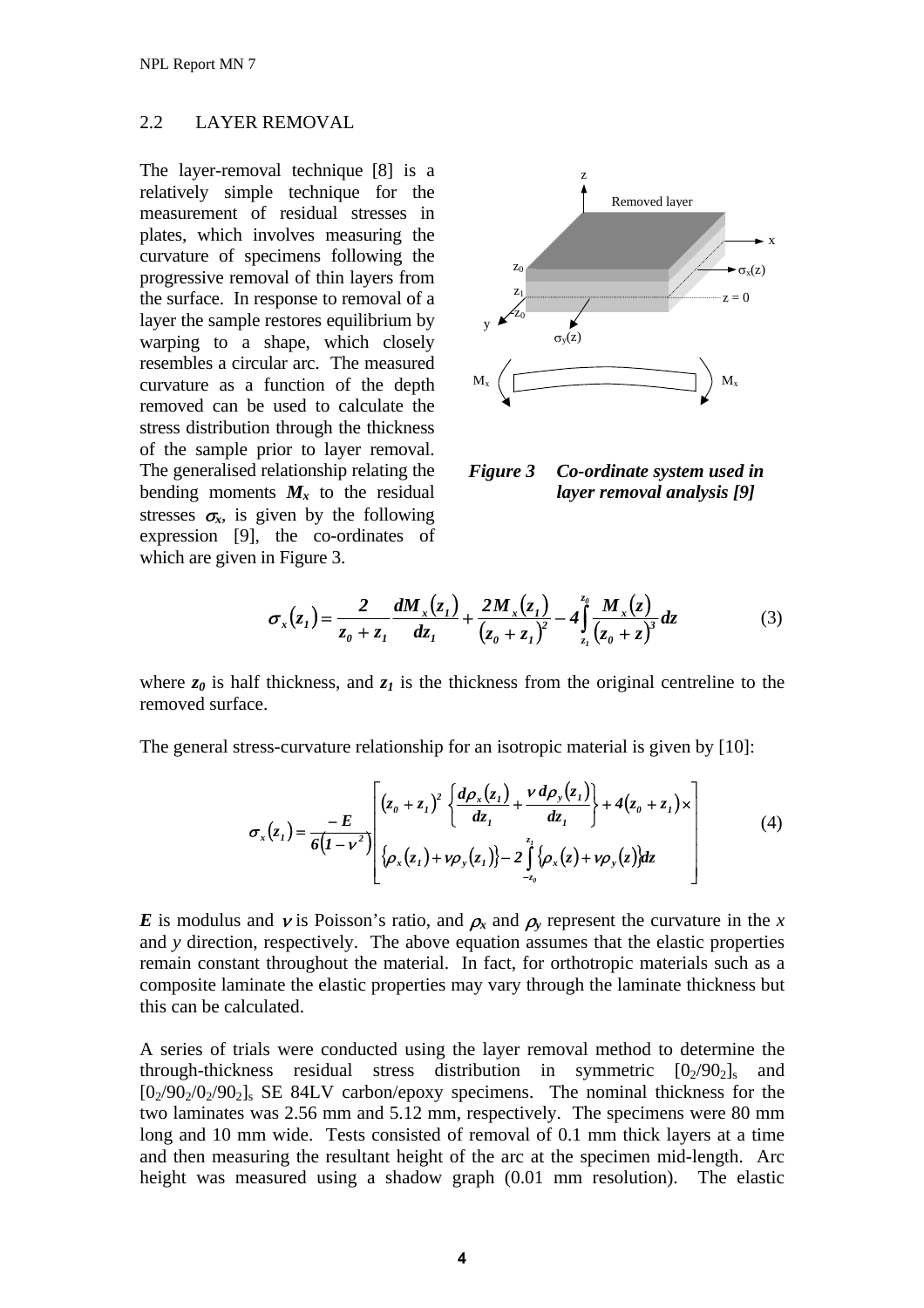modulus and Poisson's ratio of the remaining laminate, after removal of each layer, was calculated using classical laminate analysis. It was assumed that the contribution to the curvature in the transverse direction was small. The curvature was then calculated. Figures 4 and 5 show the curvature and residual stress distribution for a half-thickness of the  $[0_2/90_2]_s$  and  $[0_2/90_2/90_2/90_2]_s$  laminates.



*Figure 4* Curvature and residual stress distribution in a  $[0/90<sub>2</sub>]$  laminate



*Laminate Curvature Residual Stress Distribution* 



Residual stress distribution, as shown in Figures 4 and 5, is complex and is dependent on factors, such as laminate lay-up and thickness, and processing conditions. Residual stresses tend to increase substantially around the interface of plies of differing orientations. It was difficult to measure near surface residual stresses for the thick sections (relatively straightforward for thin sections), as changes in arc height could not be resolved until a few millimetres of material had been removed. Experimental measurements are time consuming, although computation is straightforward and moderately time consuming. The analysis is further complicated by the fact that the elastic properties vary through the specimen thickness. For improved accuracy, curvature measurements are required in both directions and it would be necessary to measure the bending moment required to straighten the specimen after every layer is removed. A practical concern is that handling of the specimen needs to be kept to a minimum in order to avoid damaging the specimen or contributing to the specimen deformation.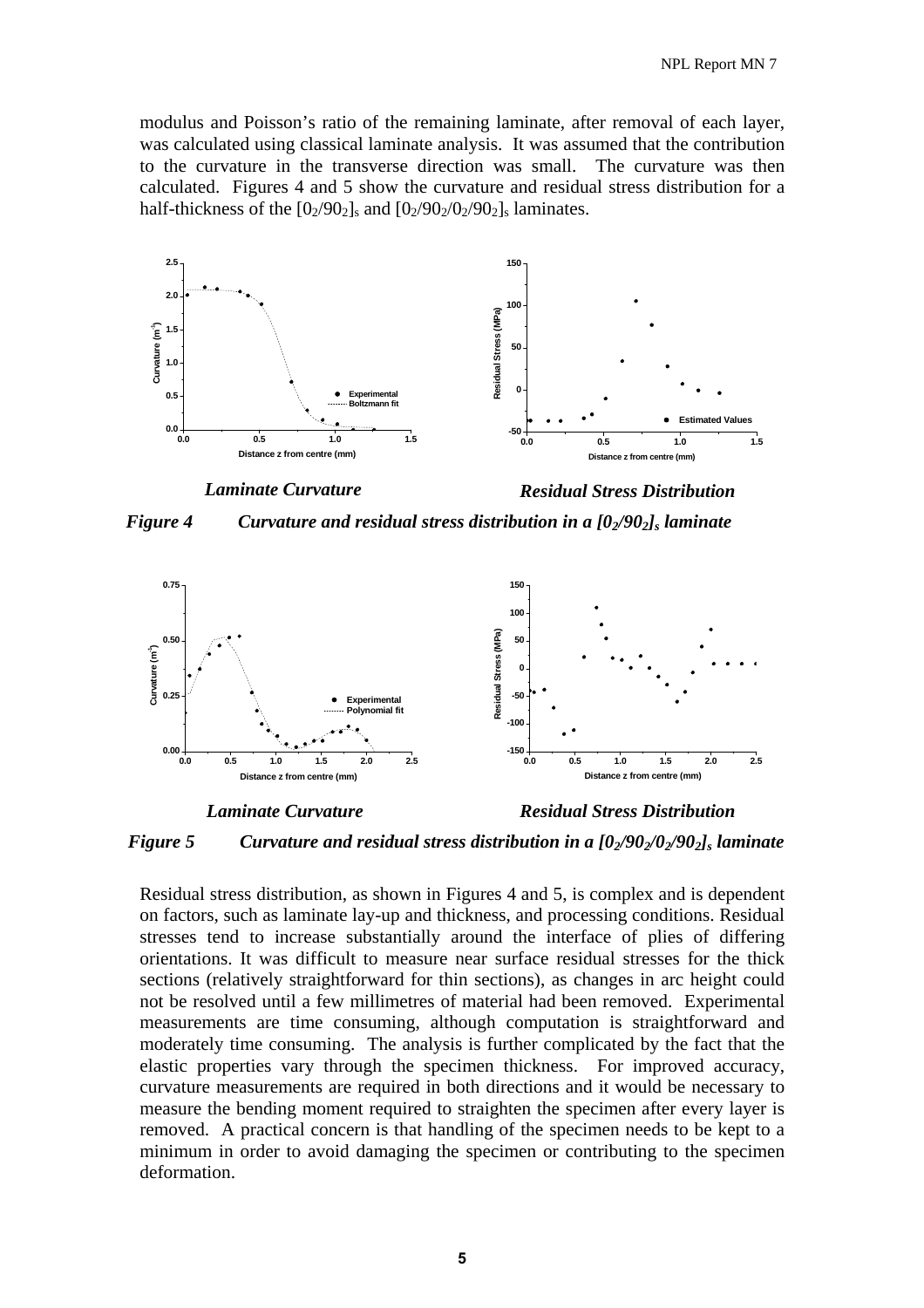# 2.3 INCREMENTAL SLITTING

The incremental slitting method [11-13] involves making thin cuts of progressively increasing depth into a material to release the stresses along the plane of the cut and relating the resulting deformation to the residual stresses in the part before it was cut. A computational model is required to relate the deformation produced by the cutting process to the residual stresses that were in the material that has been removed. These relationships are known as compliance functions and can be obtained either experimentally using fracture mechanic solutions or by using finite element analysis. The compliance function can be obtained experimentally by applying a known load to a specimen and measuring the strains that are produced around the cut section, provided the specimen is undamaged and no permanent deformation occurs.

Once the compliance functions are known a slot can be cut into a specimen containing unknown levels of residual stress at incremental depths to release the stresses causing deformation. By measuring the strain next to the slot (or on the back-plane of the specimen) it is possible to determine the residual stresses at each depth within the material by using the compliance functions. Strain gauges are bonded to the specimen for this purpose. The top gauge provides good sensitivity for shallow cuts and the bottom gauge provides improved sensitivity for deep cuts. The incremental slitting method is, in principle, similar to the layer removal method. The advantage of the method is that less material has to be removed to determine the residual stresses. This makes the method simpler to perform and less time consuming. The disadvantage of the technique is that the compliance functions that are required to convert the strains into stresses are considerably more complex. The incremental slitting method can be used to measure both near surface and through-thickness strain release [11].



## *Figure 6 Incremental slitting method*

Testing involved progressively cutting a slit (1 mm wide) of increasing depth in specimens identical to those used for the layer removal method and measuring the resultant strain on the back surface of the specimen (Figure 6). A strain gauge was bonded to the specimen surface for this purpose. The notch depth was increased in 0.1 mm increments. Due to the complexity of the composite lay-ups and analysis required no attempt was made to convert the strain measurements to residual stresses. Figure 7 shows the residual strain distributions through the thickness of  $[0<sub>2</sub>/90<sub>2</sub>]$  and  $[0<sub>2</sub>/90<sub>2</sub>/0<sub>2</sub>/90<sub>2</sub>]$  alminates. The results indicate good repeatability between specimens.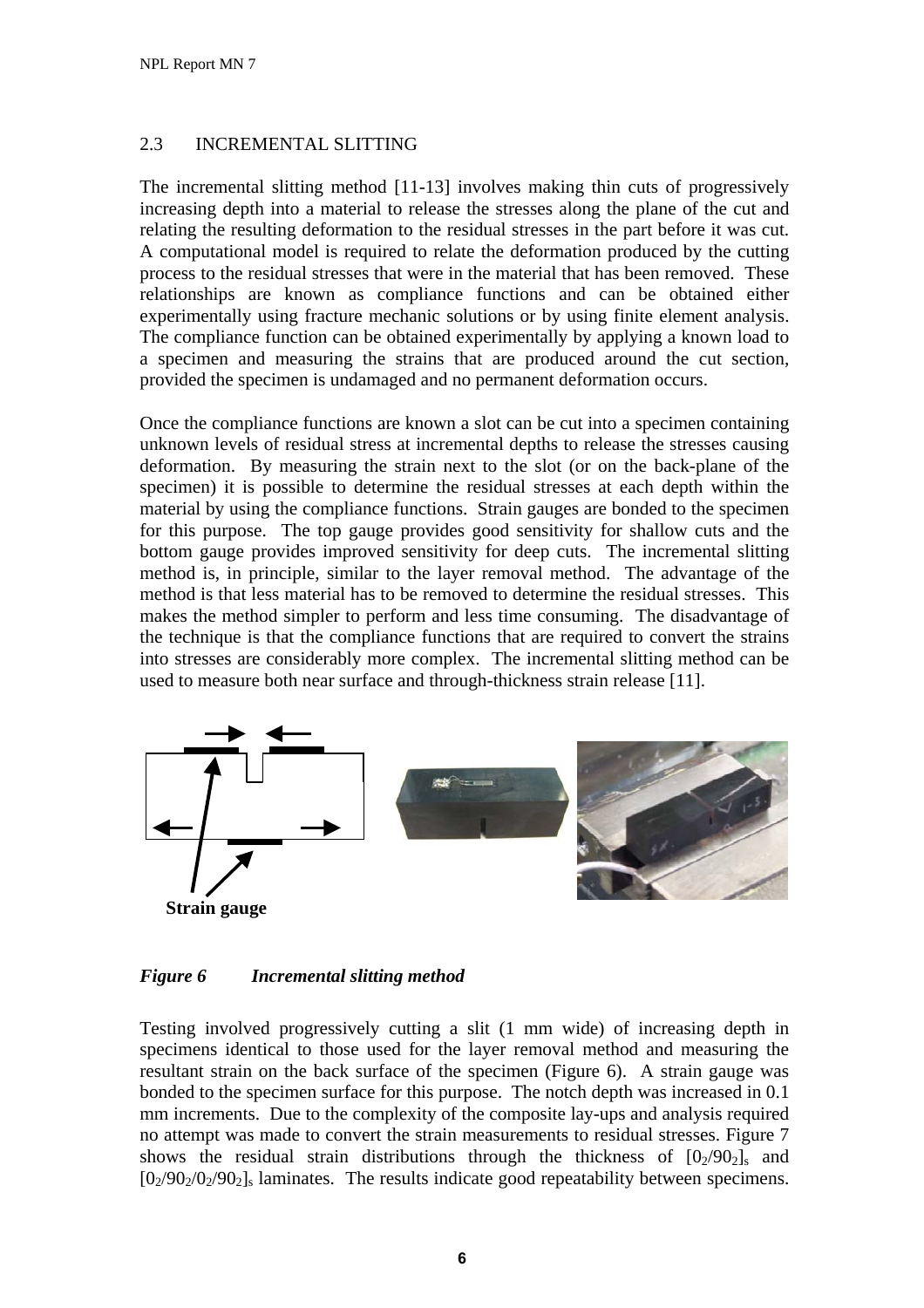The trends in laminate deformation measured using the incremental slitting and layer removal methods are very similar (Figure 8).



*Figure 7 Residual strain distributions using incremental slitting method* 



*Figure 8* [0<sub>2</sub>/90<sub>2</sub>/0<sub>2</sub>/90<sub>2</sub>]<sub>s</sub> laminate deformation obtained using incremental *slitting and layer removal methods* 

## 2.4 HOLE DRILLING

The hole drilling technique involves fixing a rosette of three strain gauges to the surface of the specimen and then drilling a hole precisely through the centre of the rosette. The strains produced at the surface reflect the residual stresses that have been removed during the drilling process. Hole drilling is potentially a more useful technique than either the layer removal or the incremental slitting techniques, due to the fact that it is able to determine values of residual stress at different positions within a component. The technique is relatively quick and unlike layer removal and slitting is applicable to specimens of various geometries.

Whilst hole drilling is widely used for the measurement of residual stress in metals and ceramics [14] its use with composites has been limited due to the sensitivity of resins matrix to changes in temperature and fibre pull-out during the drilling process. This investigation assesses whether reliable strain measurements can be obtained from